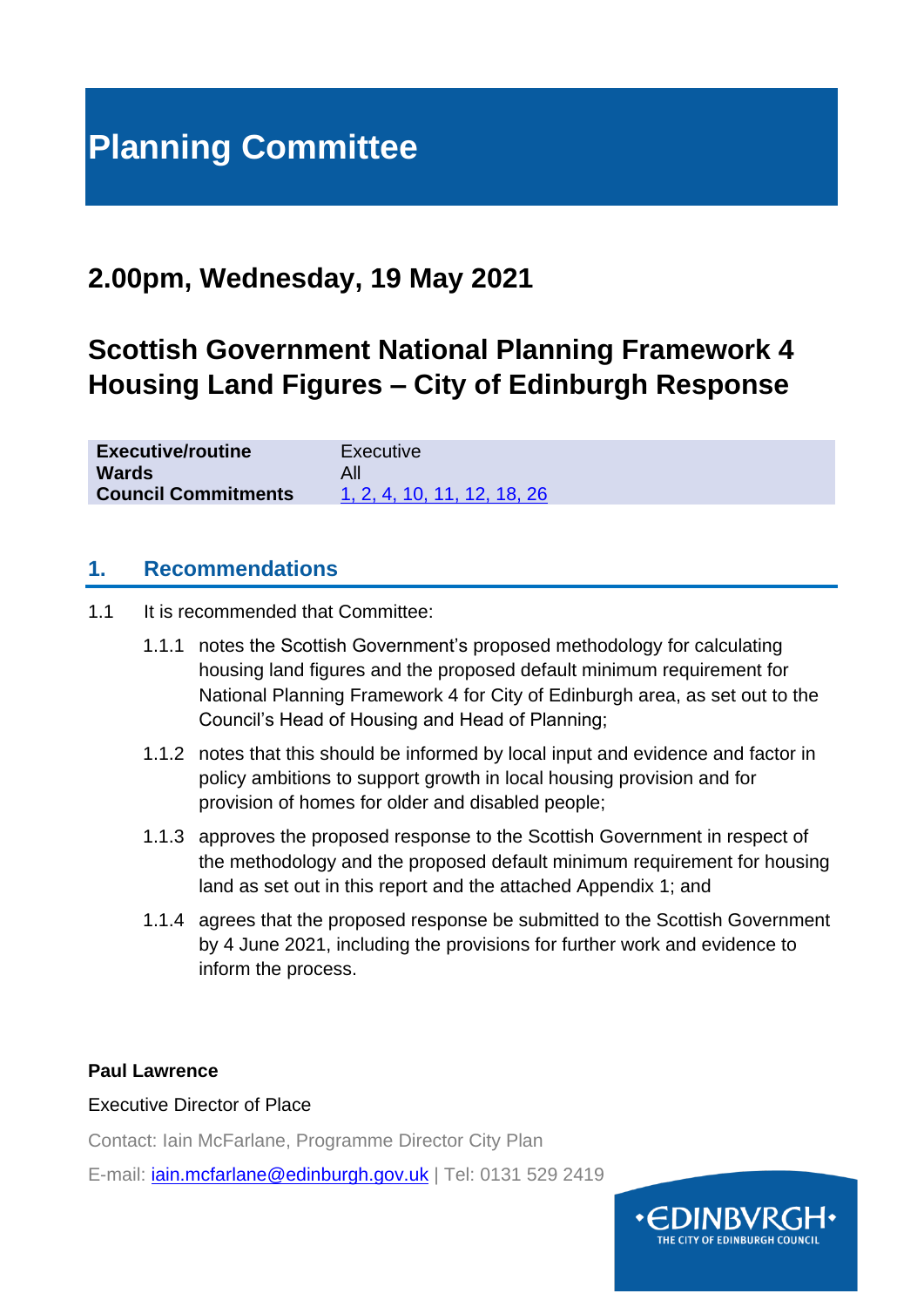**Report**

## **Scottish Government National Planning Framework 4 Housing Land Figures – City of Edinburgh Response**

## **2. Executive Summary**

2.1 The purpose of this report is to seek approval for a response to the Scottish Government's proposed methodology for calculating the amount of housing land that should be allocated as a default minimum requirement in the Local Development Plan (LDP), and the Council's consideration of factors that inform that housing land figure, all as set out in Appendix 1.

## **3. Background**

- 3.1 The Planning (Scotland) Act 2019 set out that the National Planning Framework (NPF) would be a statutory part of the development plan which informs Regional Spatial Strategies and LDPs and has regard to them. As part of this the Act set out that the NPF would incorporate setting targets for new homes as well as incorporating a revised Scottish Planning Policy (SPP).
- 3.2 The process of reviewing the current NPF3 is underway. A Call for Ideas and a Position Statement on policy revisions have been consulted on and Planning Committee has approved responses to those.
- 3.3 The legislation also provides that the current statutory regional tier of Strategic Development Plans be abolished and be replaced by non-statutory Regional Spatial Strategies. The Council along with its partners of the South East Scotland Strategic Planning Authority (SESplan) has produced an informal 'interim' Regional Spatial Strategy (RSS) to inform NPF4, though there is as yet no further legislation or guidance produced by the government as to the form and content of an RSS.
- 3.4 Housing Supply Targets for LDPs are currently set by Strategic Development Plans (SDPs) as the basis for a Housing Land Supply which would allow for the delivery of the Housing Supply Targets. These are based on a Housing Need and Demand Assessment (HNDA).
- 3.5 One issue for the Council's Choices for City Plan 2030 consultation, as the main issues report for the next LDP and for subsequent City Plan work is that there is no formal Housing Supply Target, as the proposed SDP2 was rejected by Scottish Ministers.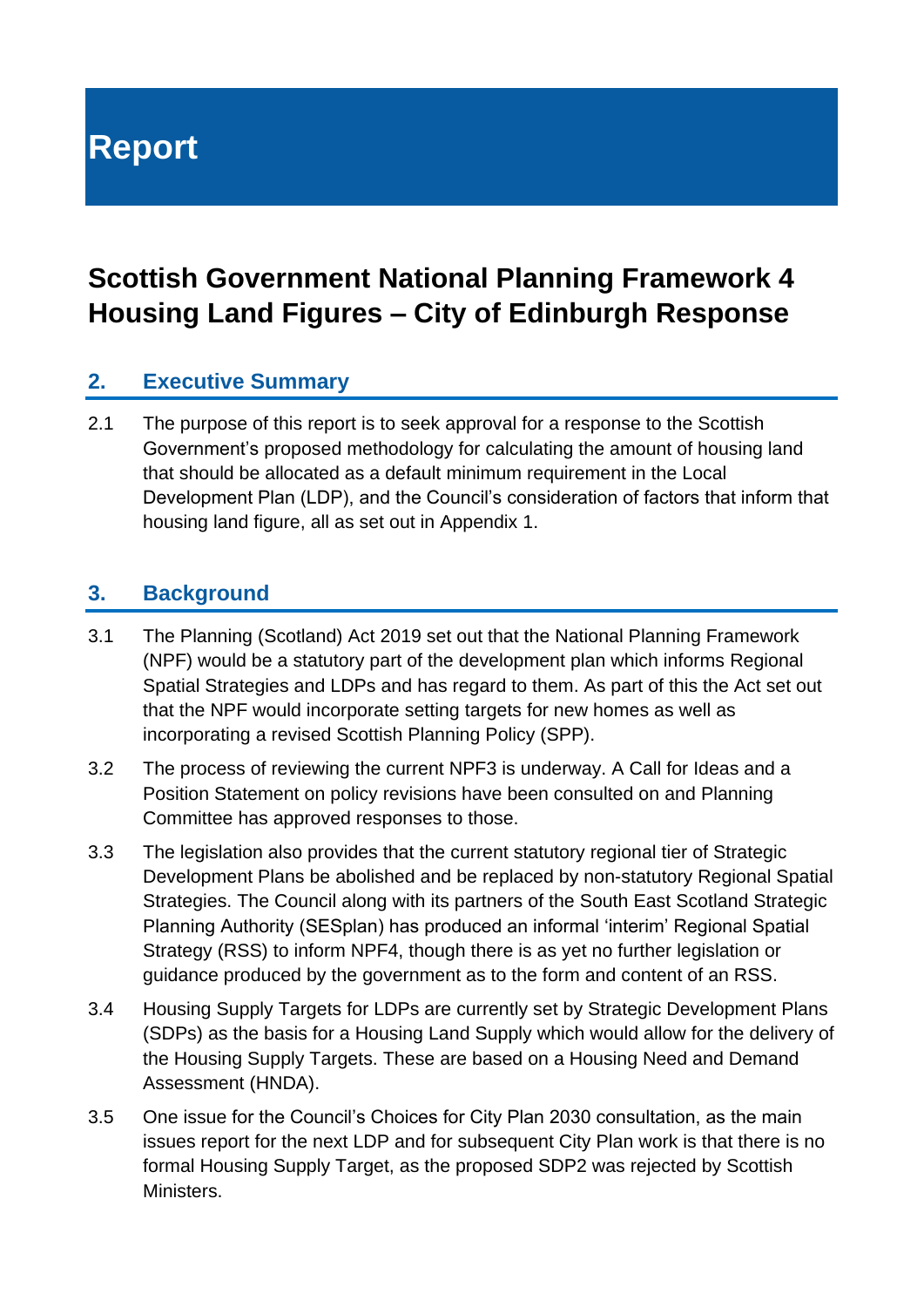- 3.6 In rejecting SDP2 the Ministers directed the SESplan local authorities to SDP1 as the extant strategic plan. However, Reporters dealing with appeal cases have given little credence to this approach in decisions to date. This may change in response to the December 2020 changes to Scottish Planning Policy, which removed the reference to out of date plans (over 5 years old) which had informed those Reporter decisions.
- 3.7 The Housing Study carried out for Choices worked with the most recent HNDA (2) as part of its reasoning and calculations, as the most up to date evidence, having been certified as being robust and credible.
- 3.8 The Proposals for Housing Land give another approach to calculating the supply of housing land for NPF4 and thus for City Plan 2030 as the next LDP for City of Edinburgh area.

## **4. Main report**

- 4.1 On 23 February the Chief Planner and the Director for Housing and Social Justice wrote to Local Authority Heads of Planning and Heads of Housing in respect of input to 'targets for the use of land in different areas of Scotland for housing' as set out in the Planning (Scotland) Act 2019 for the NPF4. The letters and accompanying documents were copied to Homes for Scotland and other industry bodies and the papers are published online. This is set out as being a starting point for meeting the requirement of this provision of the 2019 Act.
- 4.2 The Scottish Government seeks comment on the proposed NPF4 Housing Land Figures.
- 4.3 The papers sent with the letters are a Method Paper, an Initial Default Minimum All Tenure Housing Land Requirement – Response Template, Housing Land Figures – Guidance and an Excel Calculator. Responses to the documents are requested by 4 June 2021, either individually or collectively with regional partners.
- 4.4 Authorities should:
	- 4.4.1 Consider the initial default estimates and whether alternatives to the default assumptions about projections for newly formed households and existing housing need should be applied;
	- 4.4.2 Consider whether they wish to propose a different flexibility allowance, which should generally be greater than the proposed 25% minimum for urban areas and 30% minimum for rural areas.
	- 4.4.3 Assess the extent to which their proposed land requirement compares with past completions for your area. Where the proposed requirement is substantially lower, the Scottish Government view is that authorities should consider whether it should be increased further; and
	- 4.4.4 Set out a locally adjusted estimate of the minimum all-tenure housing land requirement for your local authority area as a result of these adjustments.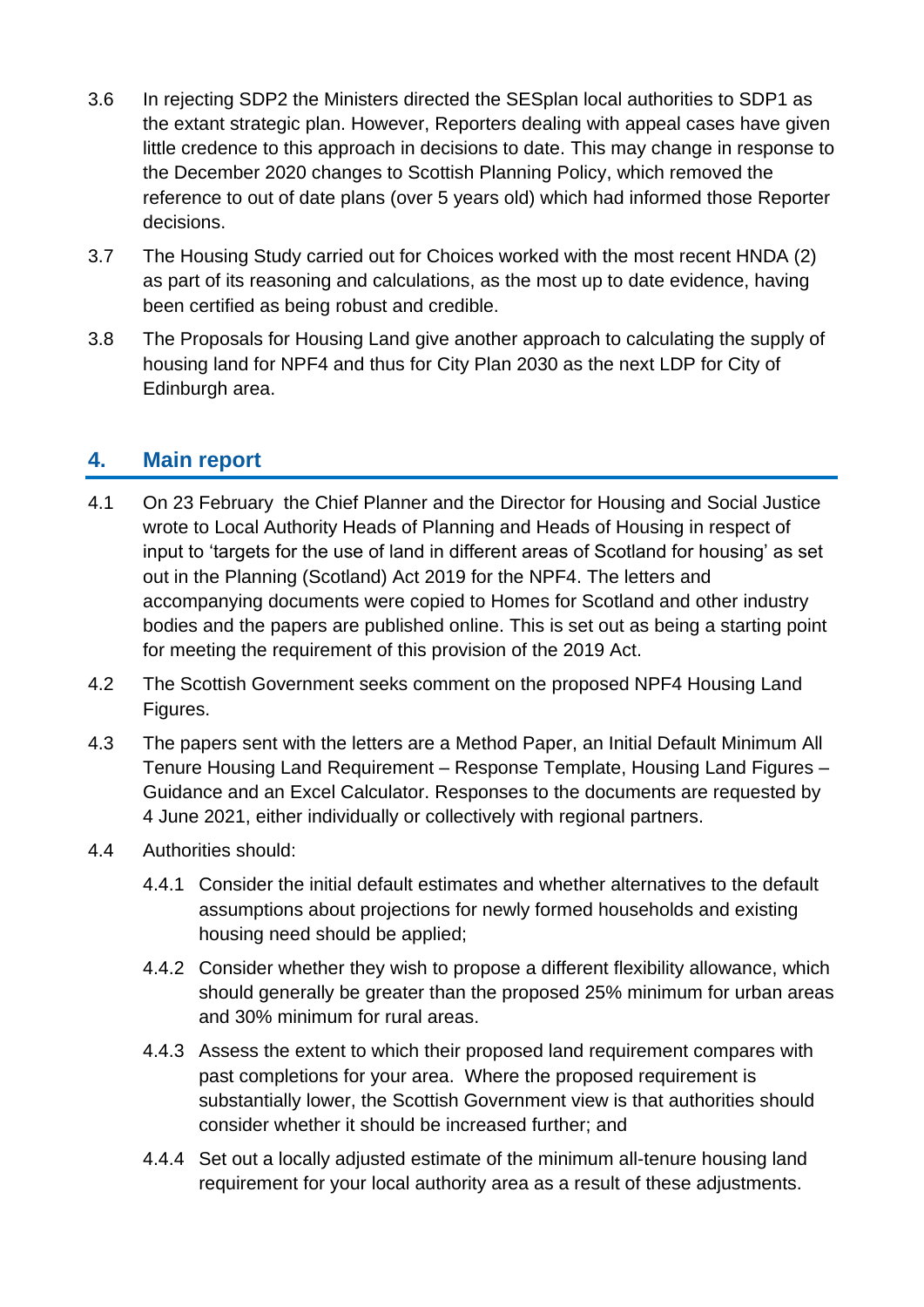- 4.5 Further, the advice to local authorities is that this consideration should be informed by local input and evidence, and factor in policy ambitions to support growth in local housing provision. Consideration should also be given to relevant national drivers, including the six statutory outcomes set out in the 2019 Act (including rural repopulation and providing homes for older people and disabled people) and the NPF4 Position Statement, published November 2020, which sets out current thinking as work progresses towards a draft NPF4.
- 4.6 Local authorities are advised that Housing Market Partnerships have a crucial role to play in this process and the Scottish Government encourages relevant interests to be part of this, including home providers. This is an early and important stage for inputting to the figures for NPF4.
- 4.7 However, it is also important to note that further opportunities will be available for all stakeholders, particularly as the draft NPF4 will be issued for public consultation and considered by the Scottish Parliament. Beyond that, once published in the finalised NPF4, the LDP preparation process will provide opportunities to further consider the extent of land supply that will be provided beyond the minimum stated.
- 4.8 The Method Paper states clearly that the figures to be published in draft NPF4 'will be established through collaboration'. It adds that they are a basis for developing a Scotland wide picture of future requirements for housing land in LDPs.
- 4.9 The basis of the method was developed following responses made to previous consultations on NPF4 and in discussions with the Housing Advisory Panel. It should align with the work on Housing to 2040 published in recent weeks, with Local Housing Strategies and with HNDA work. Essentially, the methodology is similar to the starting point of HNDA methodology, using household projections from the National Records of Scotland (NRS) and a count of existing need from government statistics.
- 4.10 A flexibility allowance of 25% for urban areas is added to set the minimum default figure for NPF for a 10-year period. It is then for Local Authorities to work collaboratively with an evidence based approach as to any proposed alternative to the minimum default figure. These will be considered by the Scottish Government as input to the figures for draft NPF4.
- 4.11 The guidance advises that this local input should factor in policy initiatives and ambitions to support growth in housing provision and delivery. It should also consider any alternative assumptions on the household formation projections, existing housing need and the flexibility allowance, and take into account levels of housing completions achieved.
- 4.12 This should be a collaborative approach with the Housing Market Partnership.

#### **Methodology**

4.13 In respect of the papers and methodology set out by the Scottish Government, officers advise that whilst some careful reading of the methodology is required, essentially the approach is that: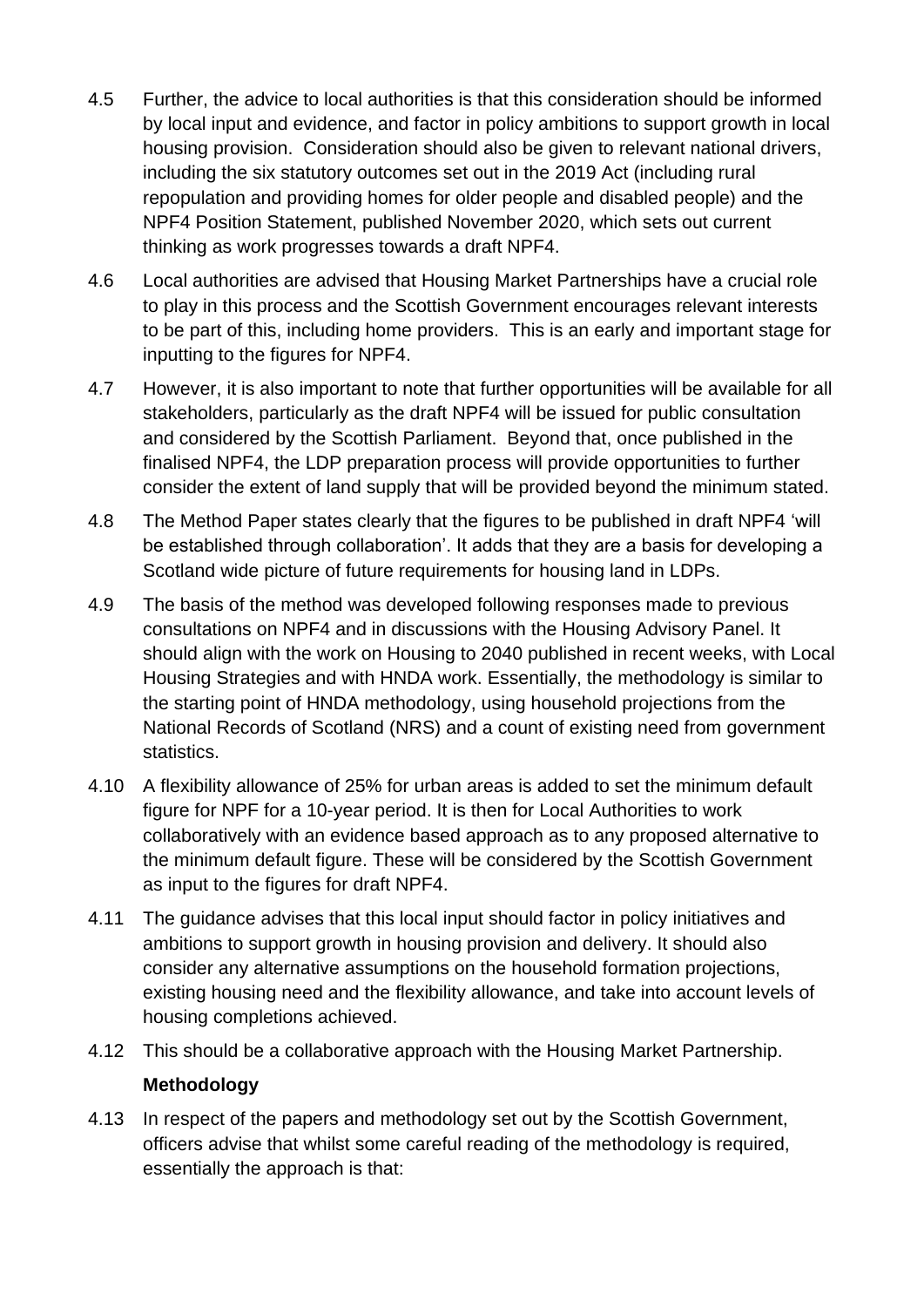- to get a 10 year figure for a plan you take the newly forming households over 15 years, annualise that and multiply by 10 to get 10 years of newly forming households; and
- existing need is then added to get total need/demand.

### **Policy**

- 4.14 In respect of the questions asked as set out above and for the reasons given in the accompanying draft report, officers recommend that the following considerations should be taken into account:
	- 4.14.1 **Estimates of homelessness and hidden households -** Assumptions on household projections and housing need should take into account more recent local estimates of homelessness and hidden households. The Council's "Rapid Rehousing Transition Plan", approved Housing, Homelessness and Fair Work Committee on 18 September 2020, set out that as of 31st March 2020 there were 4,135 homeless cases where the Council has a duty to provide settled housing.
	- 4.14.2 **Impact of Local connection -** Work to update the Council's Rapid Rehousing Transition Plan has commenced and will be presented to Housing, Homelessness and Fair Work Committee in June 2021. This will provide updated figures for the number of households with unmet homeless housing need. The introduction of the "Homelessness etc (Scotland) Act 2003 (Commencement No.4) Order 2019" means a removal of Local Connection in homeless assessments. Households will no longer be required to evidence a local connection to be entitled to homeless assistance. The RRTP anticipates that this will lead to a rise in the number of homeless households presenting in Edinburgh, but the extent to which this is the case has yet to quantified. This impact of the removal of local connection will be assessed on an ongoing basis by the Homelessness Service and there may be a need to submit revised figures to the Scottish Government in respect of this part of the calculation.
	- 4.14.3 **The outcome of Housing Need and Demand Assessment 3 (HNDA3) -** Six local authorities commenced joint work on Housing Need and Demand Assessment 3 (HNDA3) in June 2020. The project is being managed by Fife Council in collaboration with regional partners. As the methodology set out by the Scottish Government reflects the starting approach of the HNDA process on an all tenure basis, then the two will work together. HNDA3 when completed, likely in 2022, will inform this in more depth, including tenure split and the NPF process will need to take account of this as it moves from draft to finalisation.
	- 4.14.4 In 2017, following the formation of the Capital Coalition, a commitment was made to develop a programme to deliver at least 10,000 social and affordable homes over the next five years, with a plan to build 20,000 by 2027. Over 6,300 affordable homes have been approved during the first four years of this commitment, and over 4,600 affordable homes have been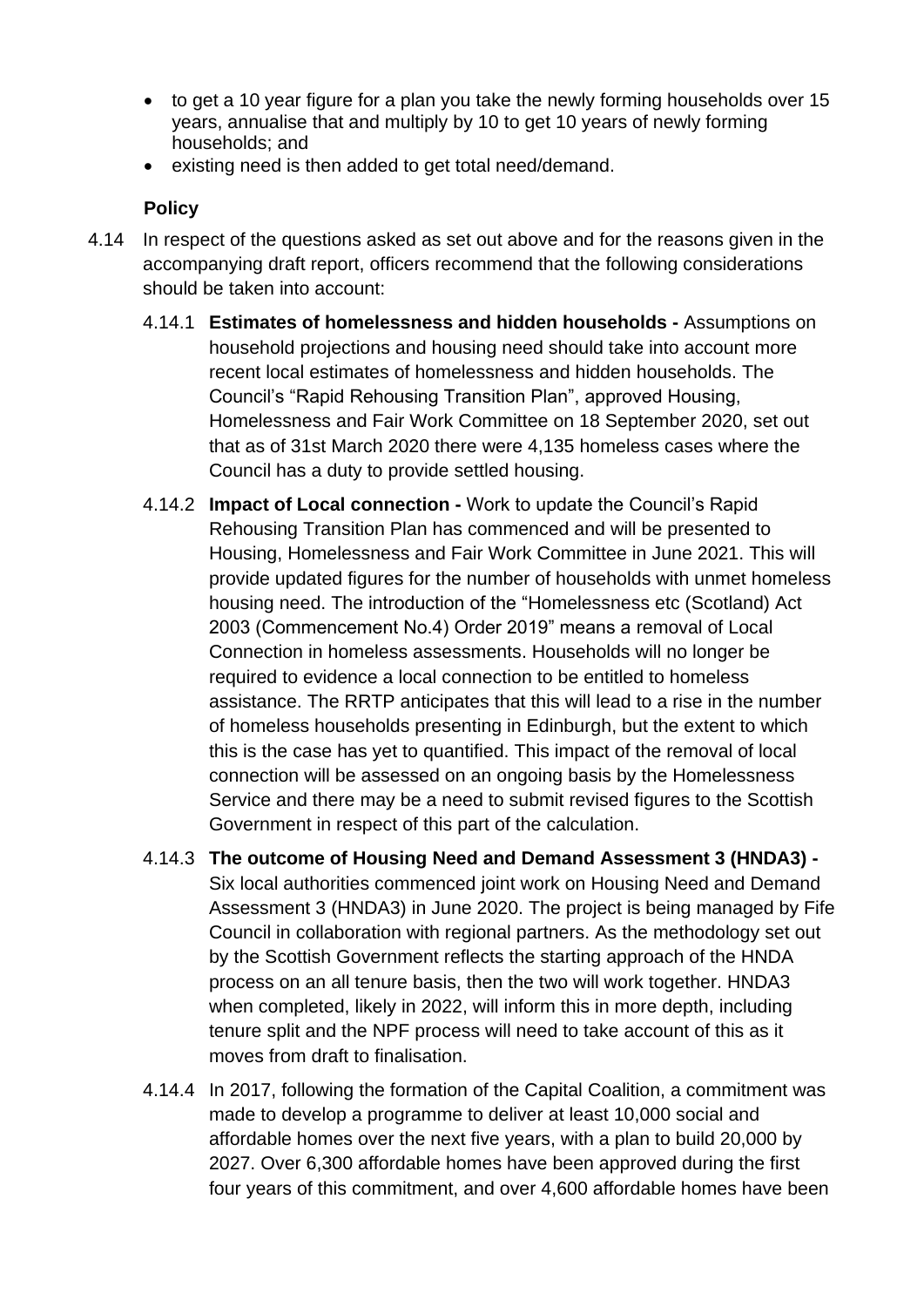either completed or acquired. The Strategic Housing Investment Plan (SHIP 2021-2026) was approved by Housing Homelessness and Fair Work on 14 January 2021. It set out a pipeline of 10,036 affordable homes that could be approved for site start and 11,370 potential completions over the next five years. There are currently around 2,000 affordable homes under construction on over 30 sites in the city.

- 4.14.5 Whilst the approach of the methodology is that the default minimum land figure should be an all-tenure one, the implications of affordable housing delivery and the Council's delivery initiative through the Affordable Housing Commitment have to be taken into account in arriving at an appropriate housing land supply figure. In order to achieve the commitment by a combination of provision through affordable housing requirement on market development and Council investment, the capacity of Edinburgh's housing land supply needs to give regard to how the affordable tenure is delivered. The evidence for this commitment comes from HNDA2 need and demand figures and particularly from the tenure split it defined, with over 60% of the 38,000 to 46,000 homes it required for Edinburgh being affordable tenures.
- 4.14.6 On the basis of that split applied to the housing projections used in this proposal for NPF4, that would mean that fewer than 9,000 market homes are required in the 10 year calculation period and a land supply for some 11,250 homes would be adequate for this. It is highly unlikely, unless the market changes to a very significant degree, that it will be the case that there will be only 900 market completions per year over the 10 year period.
- 4.14.7 The link of housing cost and economic performance is part of the evidence of a need to ensure that the city has an appropriate supply of land for homes, particularly affordable homes. Recent research by The Scottish Federation of Housing Associations, The Chartered Institute of Housing and Shelter Scotland<sup>1</sup> highlights that building affordable housing should be a key part of Scotland's recovery out of the recession caused by the pandemic and also that nearly 60% of the total annual affordable homes requirement for Scotland is needed in the Capital region (Edinburgh, Lothians, Fife and Borders), which is three times the need of the West Central area including Glasgow). The evidence of this need in terms of population growth and cost is set out in the proposed response to the Scottish Government.
- 4.14.8 A further factor to be considered is the work on a Regional Growth Framework for the City Region Deal and the growth impacts of that investment programme on housing need and demand. This will help shape future demand and is a factor in the consideration as to why the default minimum housing land figure for Edinburgh should be considered carefully

<sup>1</sup> Affordable Housing Need in Scotland Post-2021 (March 2020, revised May 2020) – SFHA, CIH Scotland, Shelter **Scotland**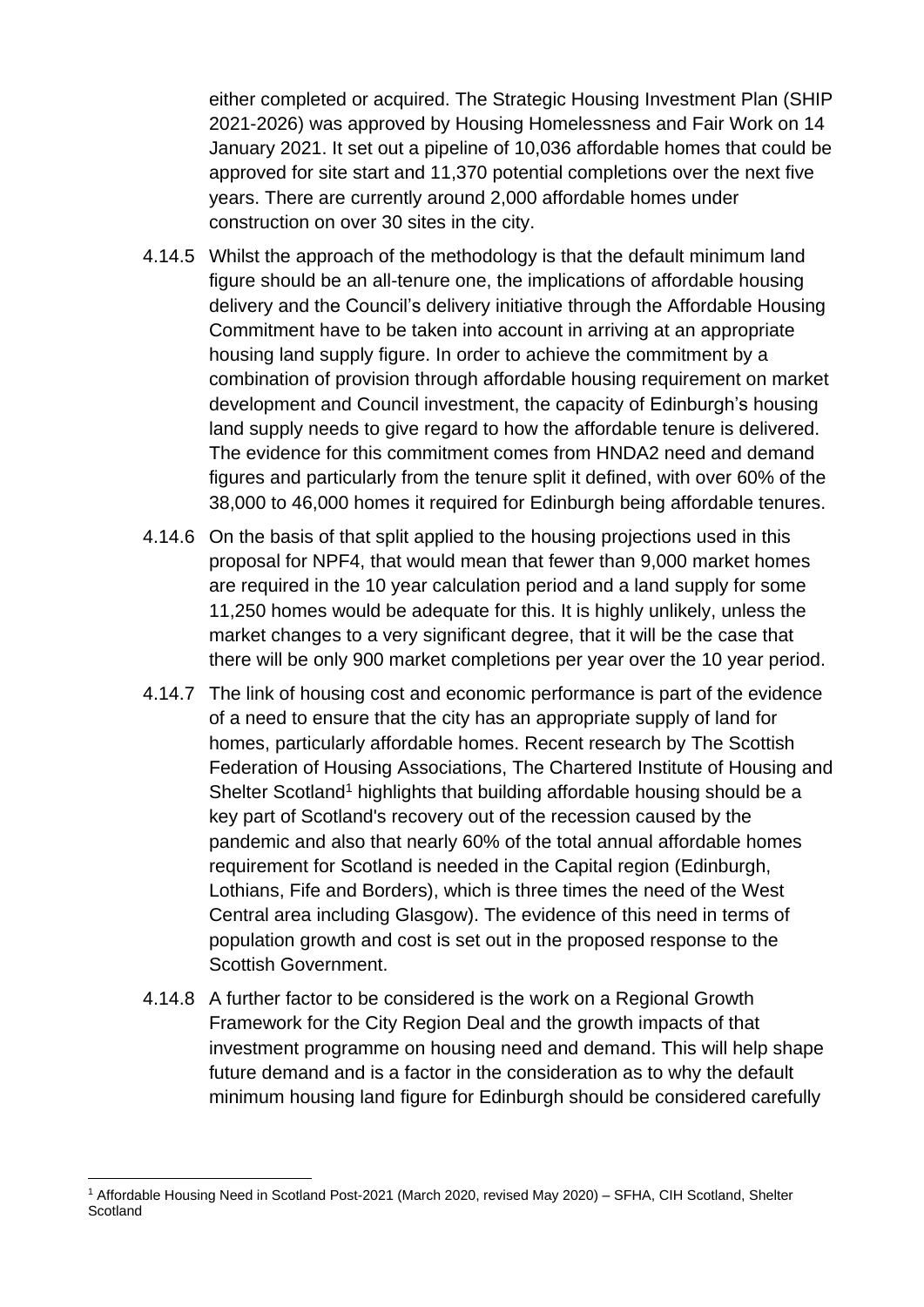to ensure there is a forward looking approach to having a planned housing land supply that can adapt to the range of factors affecting it..

- 4.14.9 The Council's HRA Investment Strategy includes some £1.9 billion of investment over 10 years for land acquisition and new build affordable homes as part of the means to address affordable housing need.
- 4.14.10 Also as part of its approach to addressing housing need the Council is considering consultation feedback on raising the affordable housing policy housing land requirement to 35% from 25%, in response to the evidence of affordable need provided by HNDA2, subsequent studies as above, the pressures on the affordable homes supply and the high property costs in the area, as set out in more detail in the draft response.
- 4.14.11 If the 35% requirement were to be used to deliver all of the 20,000 affordable homes, this would require land for some 58,000 homes to achieve this.
- 4.14.12 However, some 6,300 affordable homes have been granted permission since 2017 and some 4,600 homes either completed or acquired and the Council's Housing Revenue Account (HRA) investment programme in land and new build homes will provide for a significant proportion of the 20,000 affordable homes. To provide for half of the remaining affordable homes commitment from market sites, there would need to be land for some 22,000 homes, plus at least land for another 7,500 affordable homes to be provided through the Council's HRA investment strategy. If the affordable housing requirement was to be 25% then there would need to be land for some 31,000 homes plus the 7,500 affordable homes through the HRA investment strategy. Either of these approaches would allow for significantly greater market demand than the household projections entail, and therefore allow for further growth if market conditions support it.
- 4.14.13 To meet sustainability policies and targets, the Council is seeking to pursue a brownfield land first strategy and avoid where possible making new greenfield allocations for housing. In Choices for City Plan the Council acknowledged that this strategy may require higher levels of intervention than might be the norm. The HRA investment programme can support this. The Council has also acknowledged that using CPO to facilitate development may be needed. The requirement to consider flexibility will facilitate both of these as needed and is acknowledged as a useful mechanism to ensure there is adequate land to provide for need and demand, where some sites may fail due to ownership, infrastructure or economic reasons. This was established in Scottish Planning Policy through its 'generosity' allowance of between 10 and 20%. The proposed minimum 25% for urban areas would therefore likely be appropriate on the basis that the land supply provided by the approach to affordable housing delivery as set out in 4.13.11 above would be able to provide a very flexible supply for both affordable and market housing.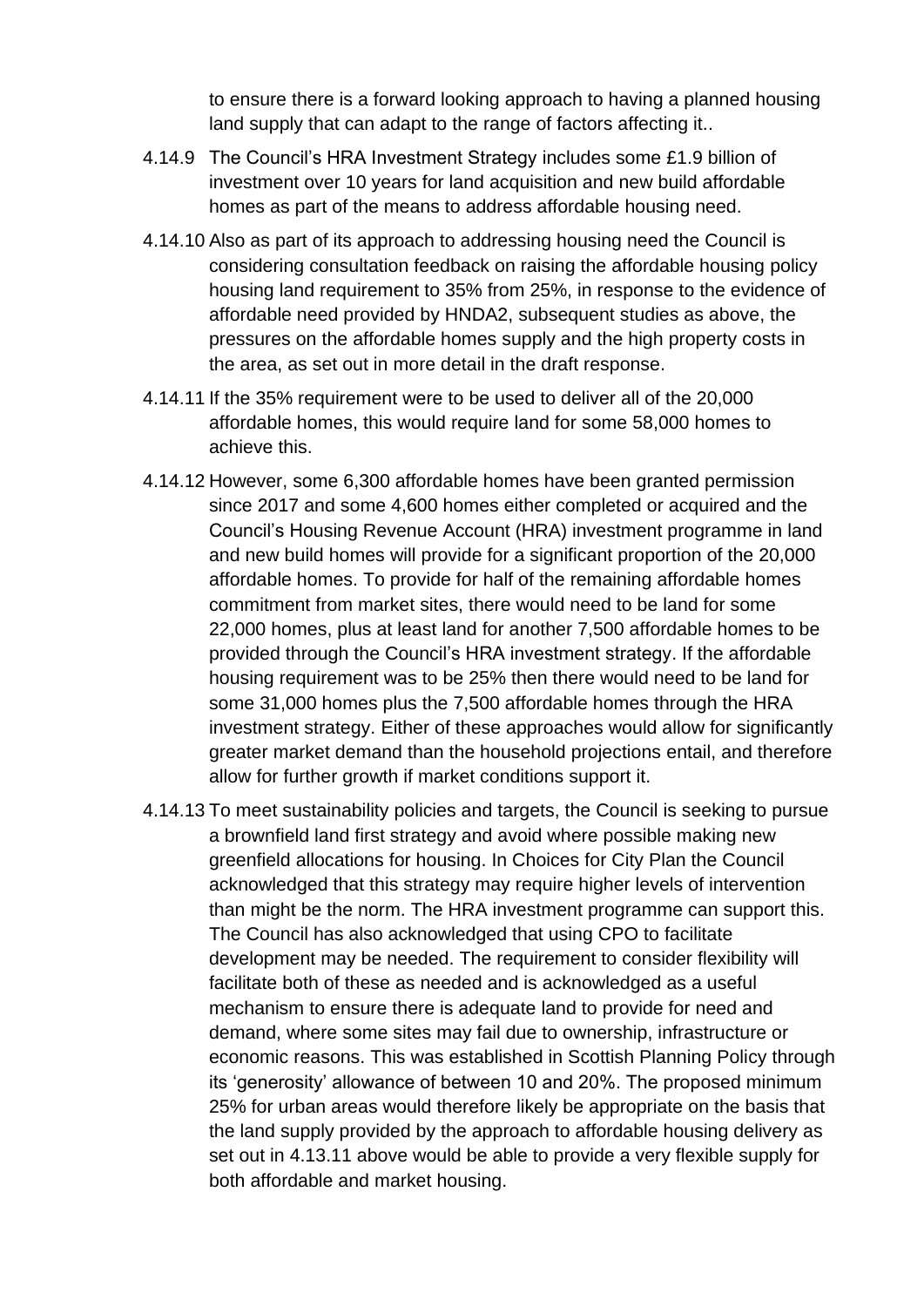- 4.14.14 In relation to housing completions, the proposed land supply should be considered in the following terms. The average number of completions over the last 10 years is 2,015, affected in part by the 2008 recession and its impacts. Completions over the last five years average 2,540, with the latest year (2019/20) being 2967 homes, one of the highest figures ever. Whilst the lockdown measures to address the Covid-19 pandemic have had an impact on periods of demand and for 2020/21 completions will likely have reduced quite significantly, underlying levels of demand remain strong. This will be helped going forward by the build to rent market establishing a stronger presence in the area and an enhanced delivery of affordable homes not relying on mortgage availability for build rates.
- 4.15 From the above, it would be reasonable to give an all tenure land supply for 39,825 homes on the basis of a 35% affordable housing requirement or 48,125 homes on the basis of a 25% requirement, as the default minimum for City Plan 2030.
- 4.16 As the affordable housing requirement policy change remains to be proven through the representation and Examination process of City Plan 2030, and for the reasons summarised below, it would be prudent at this stage to advise the Scottish Government of an interim figure of land to provide for 48,125 homes to deliver the affordable housing need identified in this report.
- 4.17 However, given that retaining the affordable housing requirement at 25% would allow for a significantly greater supply of housing land for the market than the housing projections indicate, and thereby take into account the potential for the market to outstrip the estimated demand from the all-tenure projections, this would be a very generous housing land supply. It is therefore the Council's recommended approach to increase the affordable housing policy requirement to 35% to reduce this significant oversupply of land. Whilst this is departing somewhat from an alltenure approach to the housing land supply, it is clear that a realistic supply must take account of the delivery of affordable housing as a factor affecting the amount of land needed.
- 4.18 Importantly, it needs to be emphasised that this would be a land supply with flexibility and not a target for the number of homes to be built, which remains to be considered through the Proposed City Plan 2030 process. Officers will continue to work on the NPF process with the Scottish Government and this response is therefore caveated in terms of further emerging evidence on homelessness and housing need, on the City Region Deal Regional Growth Framework, on HNDA3 and emerging further detail of the Scottish Government's Housing for 2040 programme.

## **5. Next Steps**

5.1 Subject to approval of the proposed response this will be submitted to the Scottish Government as the Council's formal response on this consultation. Officers will continue to promote these principles to the Government, including through any postconsultation process which follows.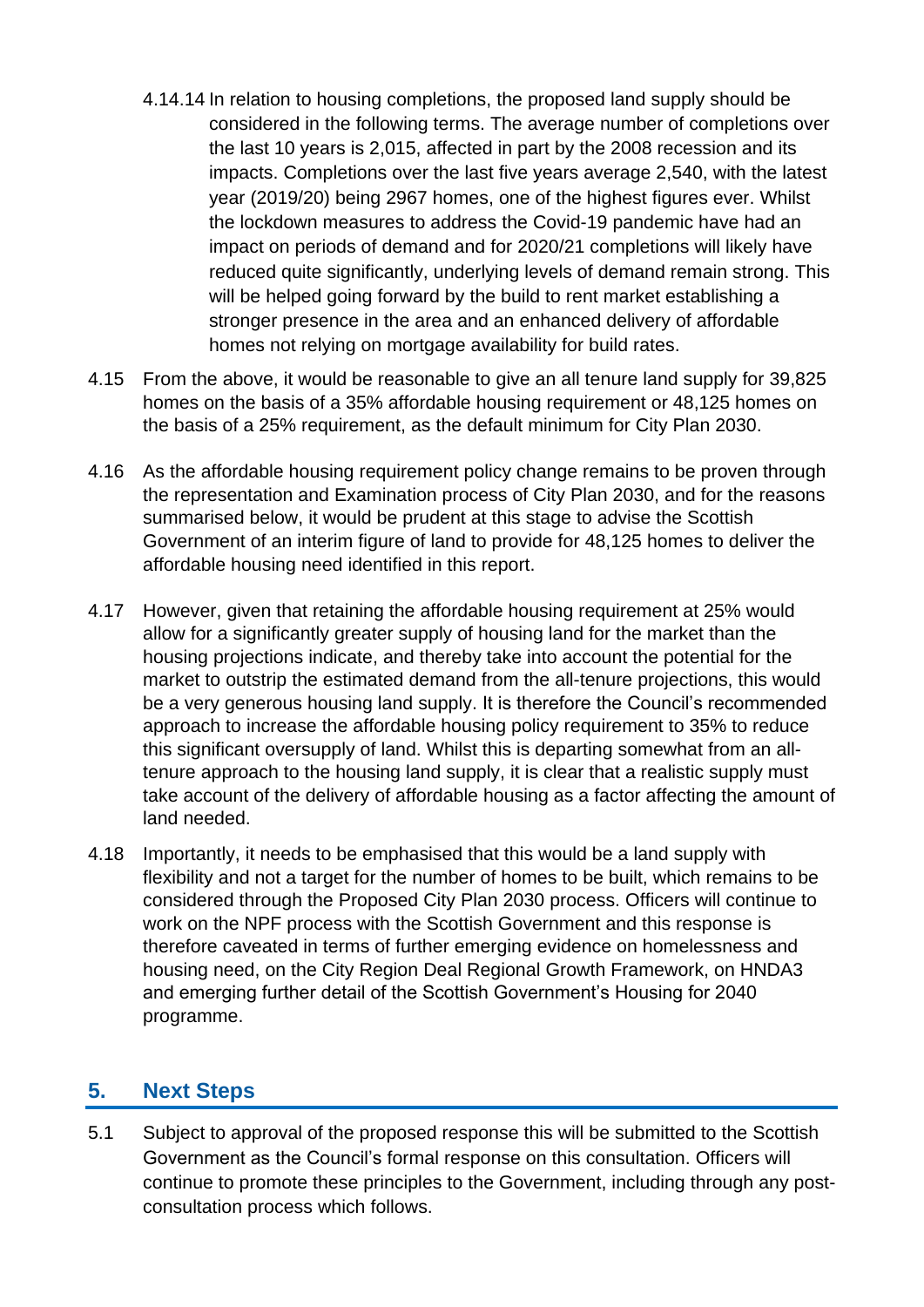## **6. Financial impact**

6.1 This report has no direct financial impacts.

## **7. Stakeholder/Community Impact**

- 7.1 The content of the Scottish Government proposed methodology has arisen from consultation and engagement with stakeholders throughout 2020 and the Government now seeks comment on it.
- 7.2 The Scottish Government's proposals are clearly set out and communicated, allowing all stakeholders the opportunity to comment further.
- 7.3 There are no direct sustainability impacts arising from this report.
- 7.4 Any required assessment of impacts would be addressed by the Scottish Government or through the LDP process.

## **8. Background reading/external references**

- 8.1 [Scottish Government letter to Heads of Planning and Housing](https://www.transformingplanning.scot/media/2176/npf4-housing-land-figures-letter-to-stakeholders.pdf)
- 8.2 [Method paper](https://www.transformingplanning.scot/media/2175/npf4-housing-land-figures-method-paper.pdf)
- 8.3 [Guidance paper](https://www.transformingplanning.scot/media/2178/npf4-housing-land-figures-guidance.pdf)

### **9. Appendices**

9.1 Appendix 1 – draft Response to Scottish Government National Planning Framework 4 Housing Land Figures.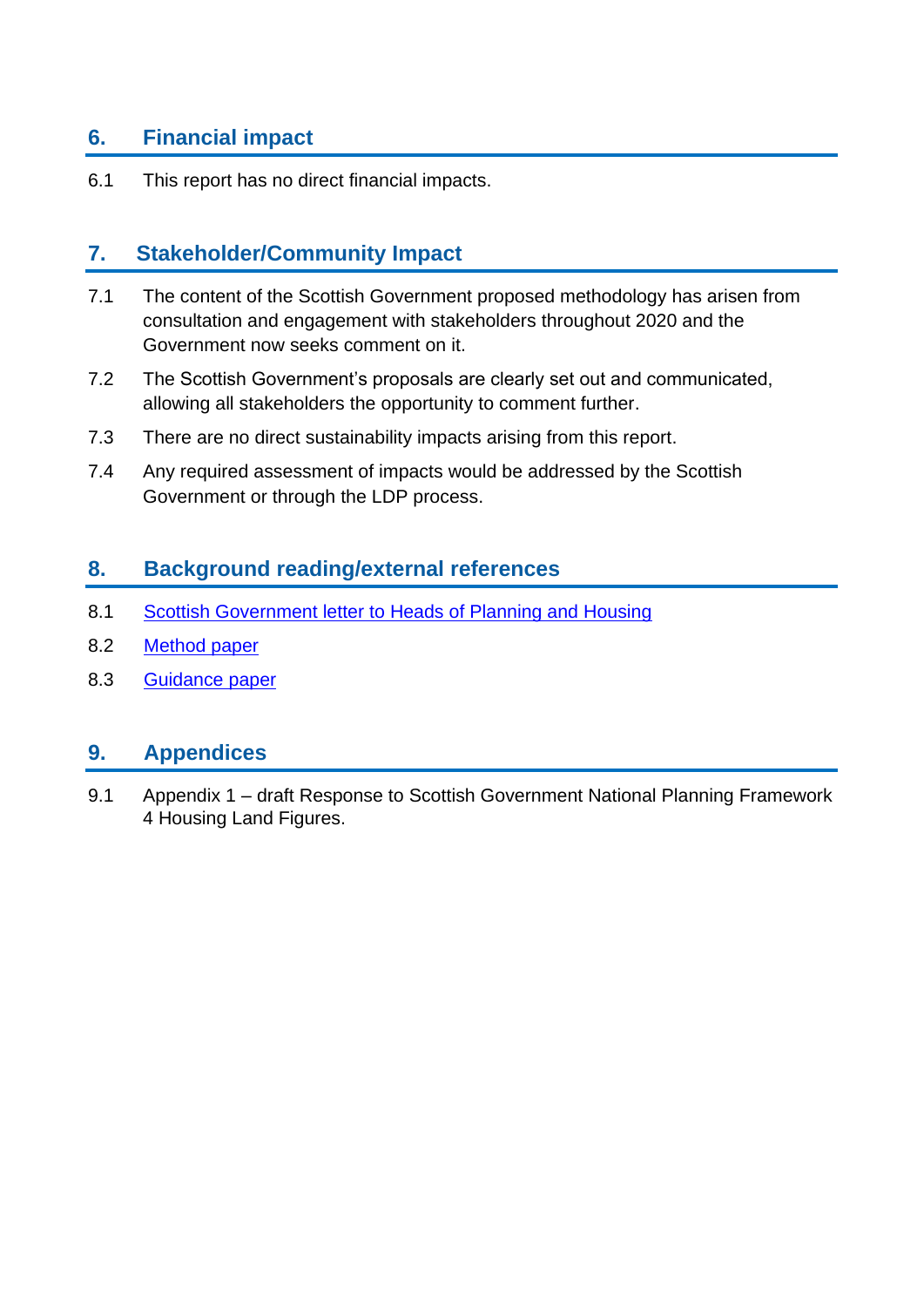#### **APPENDIX 1 - Draft Response to Scottish Government National Planning Framework 4 Housing Land Figures.**

### **National Planning Framework 4 Housing Land Figures – City of Edinburgh Council Response**

The Council has considered the methodology and draft outputs of the request from the Chief Planner and the Director for Housing and Social Justice for the Scottish Government in respect of input to 'targets for the use of land in different areas of Scotland for housing' as set out in the 2019 Planning Act for the National Planning Framework (NPF4). The request is to each local authority to consider the figures for its own area and, as appropriate, on a regional basis.

In respect of the four questions asked by the Scottish Government, the recommendations are as follows:

#### **1. Consider the initial default estimates and whether alternatives to the default assumptions about Household Projections and Existing Housing Need should be applied.**

The **Household Projections** are derived from the 2018 National Records of Scotland work on future newly forming households. The Council agrees that this is the most up to date information available to the Scottish Government for this purpose, and that these show a reduced level of demand from the 2014 projections, which informed work on the Housing Need and Demand (HNDA) 2 process for the south east region. However, that is qualified by the following considerations.

It is noted that HNDA3 work can use the higher projection variant (higher migration) but the NPF4 calculator uses the principal variant as it is to calculate the minimum land requirement. Therefore, the outputs of HNDA3 might vary from those of the NPF4 methodology rather than reflect them. However, given that the variance between the principle variant and the higher is only 1% (and for the lower only -1%) then using the principle variant Is a reasonable approach towards a minimum default housing land supply.

Whilst this is an appropriate starting point, the Council considers that it does not properly reflect the circumstances of housing need and demand. These are projections based on the 2011 census and informed by trends in birth rates and in migration, both of which have fallen in recent years. Given the time elapsed since the census, the use of the projections as a starting point needs to be considered carefully alongside other evidence. Edinburgh remains a strong attractor to potential new households through its economic growth as well as having its own demographic changes and housing pressures with affordability being limited due to high prices. Continued economic success, particularly in the post Covid era requires a housing supply that can properly support the workforce in all sectors of the economy.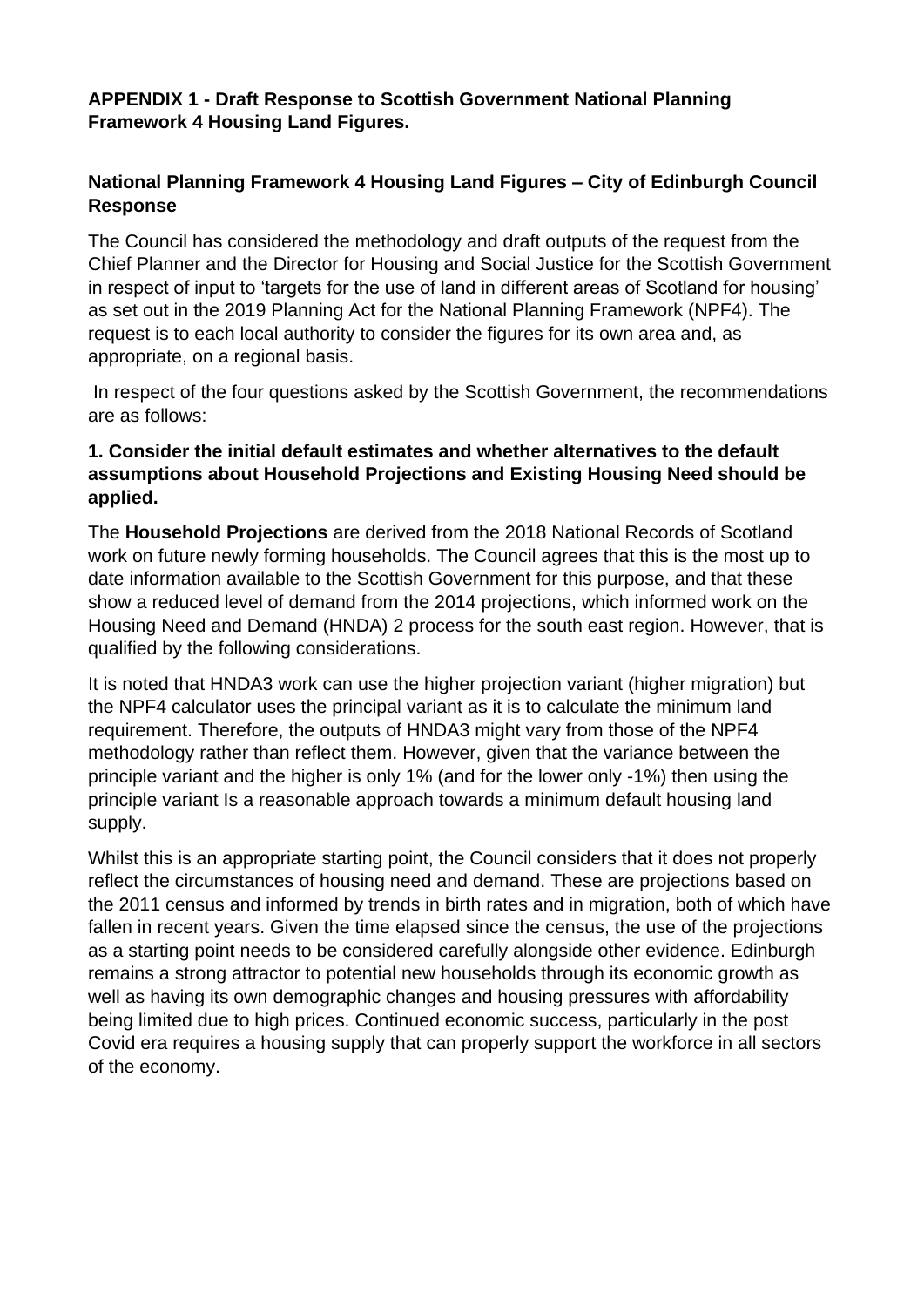#### Housing Supply and Market Context

Edinburgh is a growing city and one of the most highly pressured housing markets in the country. The latest robust and credible Housing Need and Demand Assessment (HNDA2) states there is demand for between 38,000 and 46,000 new homes in Edinburgh over ten years; over 60% of these homes need to be affordable. The Council notes that this is based on the higher projections of the 2014 NRS figures and the HNDA calculated tenure split.

The Scottish Federation of Housing Associations, The Chartered Institute of Housing and Shelter Scotland recently commissioned research to look at Scotland's affordable housing need over the next five years<sup>2</sup>. The report highlights that building affordable housing should be a key part of Scotland's recovery out of the recession caused by the pandemic. The research also found that nearly 60% of the total annual affordable homes requirement for Scotland is needed in the Capital region (Edinburgh, Lothians, Fife and Borders), which is three times the need of the West Central area (Glasgow, Inverclyde, East Dunbartonshire, West Dunbartonshire, Renfrewshire, East Renfrewshire, North Ayrshire, and South Lanarkshire).

Edinburgh's population is projected to increase at a greater rate than the Scottish average, with the number of households projected to increase by 21% between 2018 and 2043, i.e. an additional 50,000 households in the city. Population and household growth are expected to place increased pressure on available housing. The Council notes that this figure relates to the 2018 NRS projections rather than the HNDA2 figures.

Social rented homes account for only 14% of the housing stock in Edinburgh, compared to the Scottish average of 23%. The Council and Registered Social Landlords (RSLs) are experiencing high demand for social rent and mid rent homes. There are around 21,000 - 22,000 applicants registered on EdIndex (the Common Housing Register) at any one time. Overall available social rented homes for re-let are down by around 25% in 2020/21 as a result of Covid-19 pandemic, with an average of about 203 bids currently being received for available homes advertised through Choice.

Households registered on EdIndex can be awarded a Gold or Silver priority status based on their assessed housing need and there are currently around 5,700 applicants with a priority on their application, compared with an average of around 2,300 social rented homes becoming available each year.

Edinburgh lets more social homes than any other local authority to homeless households (72% of Council homes and 51% of RSL Partner homes). There are on average 3,130 additional households every year to whom the Council has a homelessness statutory duty to provide settled accommodation. Even with all the social lets made available to homeless applicants, there would still be a shortfall and there would be no available properties for other households with a priority need for housing. This demonstrates the need for a continued focus on both prevention and increasing access to settled accommodation in other tenures.

<sup>&</sup>lt;sup>2</sup> Affordable Housing Need in Scotland Post-2021 (March 2020, revised May 2020) – SFHA, CIH Scotland, Shelter **Scotland**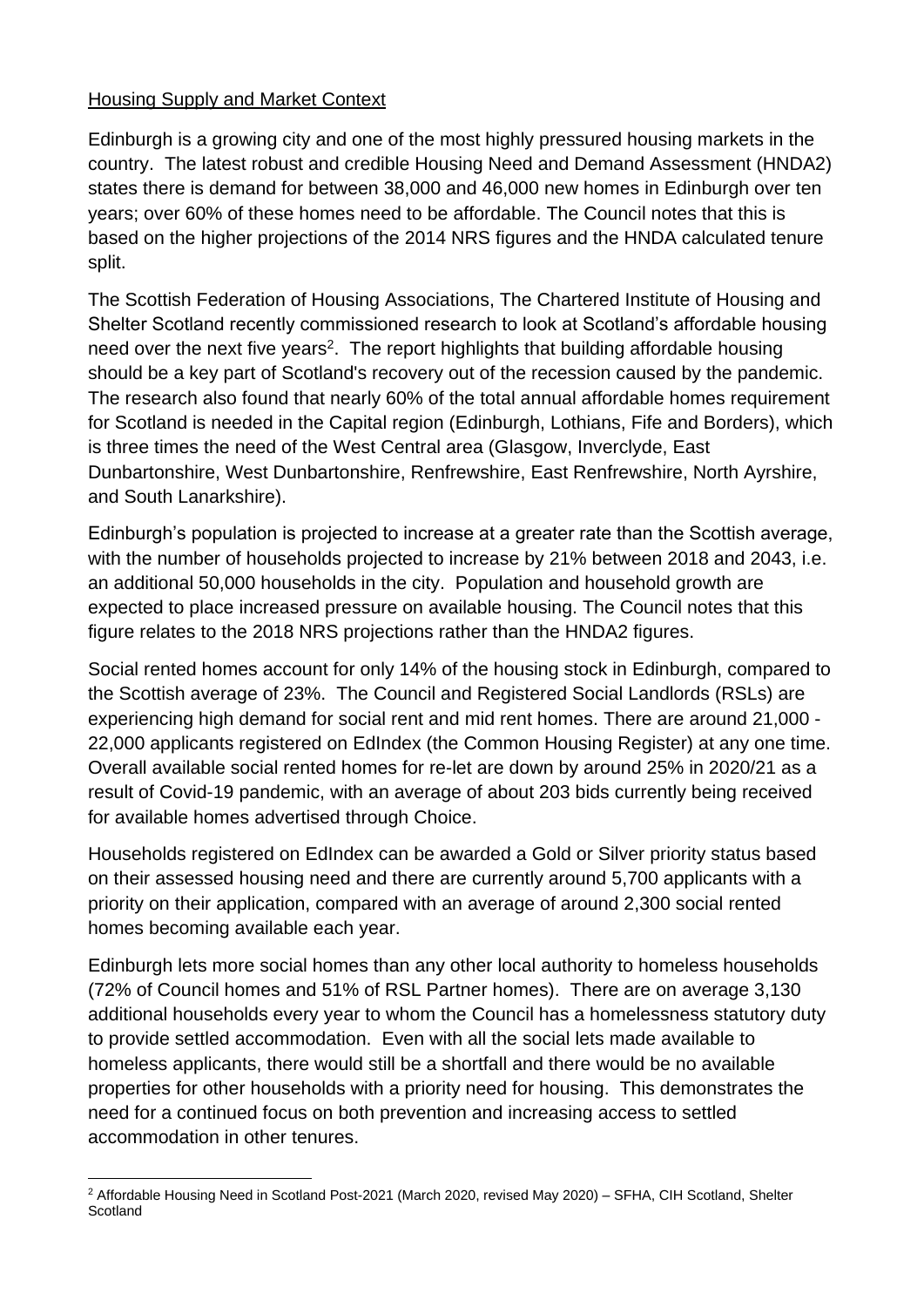The average house price is around six times the average gross annual earnings in the city, making it the least affordable city in Scotland to buy a home. The lockdown restrictions effectively saw the sales market frozen over the usually active Spring market in 2020, but a sharp increase was observed as restrictions eased and number of sales in Edinburgh jumped to levels well above Summer 2019. Despite a second lockdown in Scotland, ESPC reported that, in the three months of December 2020 to February 2021, the average selling price for homes Edinburgh, the Lothians, Fife and the Borders had increased by 6.2% year-on-year to £265,446, while the volume of property sales in these areas was up 42.2% year-on-year over the same period.

The average advertised monthly private rent in Edinburgh in the last quarter of calendar year 2020 was £1,085, with the second highest rent recorded in Glasgow at £848 and a Scottish average at £826 (source: Citylets). Although this was the first year-on-year reduction in Edinburgh's average rent in a decade, it still represented a 41% increase from 10 years ago (2010 quarter 4) and was twice the rate of the 20% CPI inflation over the same period. One of the reasons for the year-on-year reduction was the increased number of properties available for rent, as landlords sought to secure rental income through residential lets whilst the holiday market had stalled under the Covid-19 pandemic.

It is estimated that there has been a loss of around 10% of Private Rented Sector homes to short term lets in recent years. The rapid growth in short term lets is creating further pressure on supply, rent levels and house prices in some areas. Although the Covid-19 pandemic has driven some of the short term lets back to the long term lets in the last year, the lasting impact is yet to be seen.

The tenure of mid-market rent is aimed at people who cannot afford home ownership but would not usually be eligible for social housing. The average mid-market rent (MMR) for a two-bedroom home in the city is around £630 a month; more than 40% cheaper than the average private rent.

The introduction of mid-market since 2010 has aided the Council in driving more value for every pound of Scottish Government grant provided. Homes receiving help from Scottish Government either through grant or rental guarantees have their rents restricted to the mid-point of market rent levels for the property sizes in the relevant Broad Rental Market Area. This guarantees the long-term affordability for tenants.

The Council is working with RSL partners to make mid-market rent more accessible for people in work, presenting as homeless. These measures include tailored housing option advice and improved information around the availability of mid rent homes, including homes in development.

Mid-market rent as a tenure continues to be a much-needed tenure for people on low to moderate incomes. The most recent NHT development at Western Harbour attracted around 42 applications per homes when it was released in 2018. Similarly, Edinburgh Living's own development of 22 homes at Clermiston attracted a large number of enquiries, with 80 notes of interest in the first three days of marketing and over 40 applicants attending an open viewing within the first week. No further advertising was required. Subsequent developments have continued to let well, with average time to let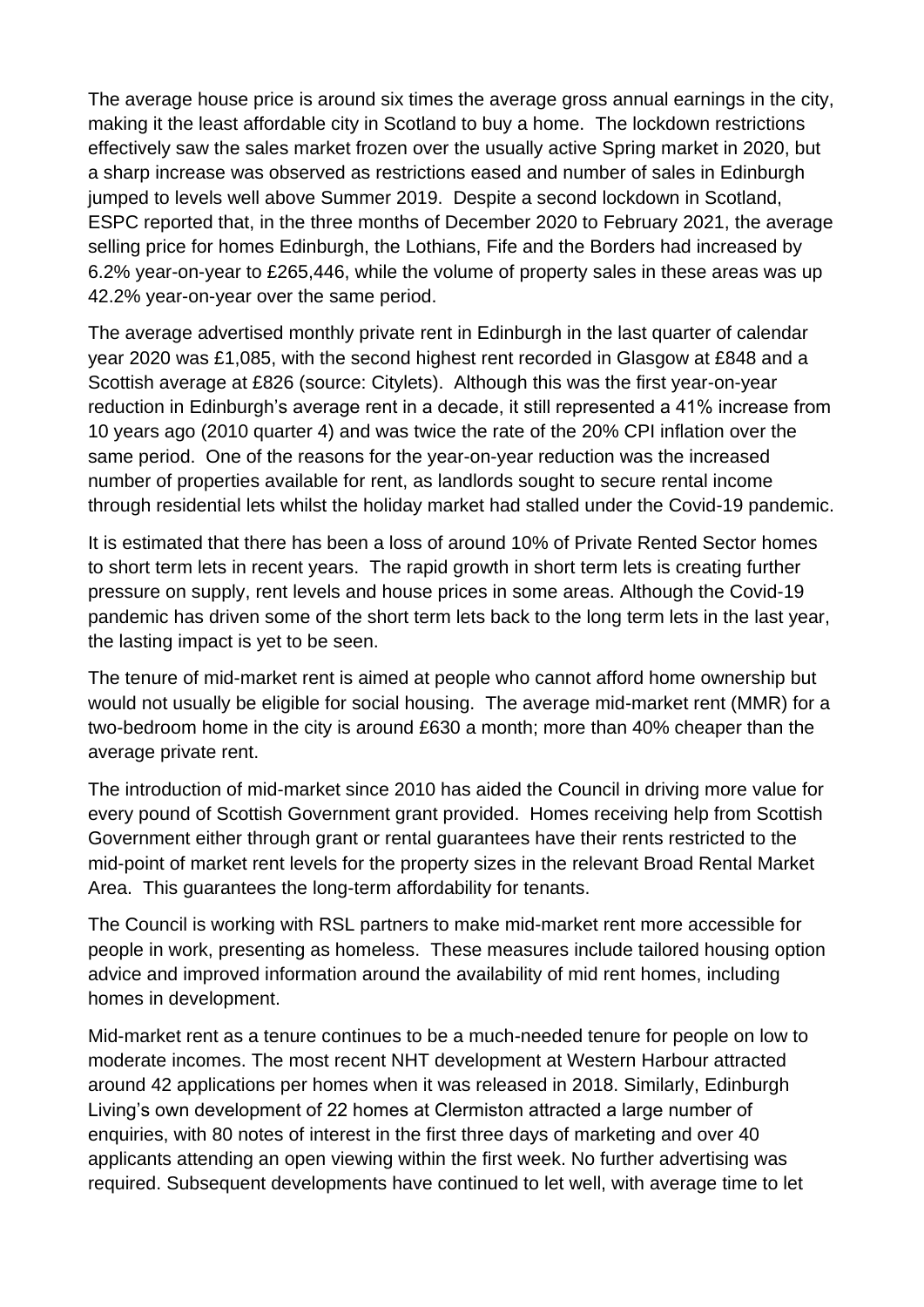sitting under 30 days in the first six months of operation. However, cognisance needs to be taken of the competitive nature of mid-market rent in some locations within the city.

The City Region Deal, its emerging Regional Growth Framework and the incorporation of this in interim Regional Spatial Strategy feeding in to the NPF4 process need to be considered also. The Council's submission to that part of the process referred back to the proposed housing land supply set out in Choices, the Main Issues Report for City Plan 2030 and whilst that LDP process needs to a cross -reference point from the information previously submitted, it is emerging work which needs to go through the process of Proposed Plan, representation and Examination. Without the clarity of an approved SDP2 due to its rejection by Scottish Ministers, this continues to be an uncertain process which this work may help to inform.

In addition to the above the Council notes that the most up to date information on tenure split is given by HNDA2, where more than 60% of need and demand is of an affordable tenure (including MMR etc). Applying that split to the 10-year minimum housing land supply calculated from the housing projections indicates that only some 9000 market homes would be needed in the area over that period, some 900 completions per year. Recent market completions have risen to some 2000 per year. In those circumstances the evidence strongly suggests that this is an underestimation of market demand as well as of affordable need. Work going forward will need to take into account the emerging evidence of HNDA3 in terms of growth and demand scenarios and tenure split.

From all of the above, the Council maintains its commitment made in 2017 to build at least 20,000 affordable homes by 2027, to ensure that the availability and affordability of homes continues to be addressed and that economic growth is not hampered by a high housing cost barrier. In respect of that commitment the Council has published its HRA Investment Strategy as part of the support of this initiative to increase the delivery of housing supply in the area. Part of the supply will continue to come from affordable homes delivered from market sites.

In terms of the **Existing Housing Need**, the figure for homeless households in temporary accommodation and households both concealed and overcrowded is 2140. This figure should be updated as the Council updates its figures for the year end 2020/21. The Council's ["Rapid Rehousing Transition Plan"](https://democracy.edinburgh.gov.uk/documents/s26277/Rapid%20Rehousing%20Transition%20Plan%20Report.pdf) (RRTP), approved at Housing, Homelessness and Fair Work Committee on 18 September 2020, set out that as of 31st March 2020 there were 4,135 homeless cases where the Council has a duty to provide settled housing. The Council will feedback the updated figure as soon as it can.

Also, there is concern that this figure is treated as a standing snapshot which is added as a one-time number to the cumulative ten-year household formations. As set out in the above report (p54), even assuming no increase in homelessness presentations each yea, there is a rolling increase from unresolved demand, with a figure of 3,453 in 2019/20 rising to 4,918 in 2026/27 before projected increased supply would bring this down. Other models of demand and supply are also shown, however, the critical factors are that this is significantly higher than shown in the proposed NPF figures and is a changing and not static figure.

Therefore, the calculator should be adjusted to reflect the available data, as set out at the end of this response.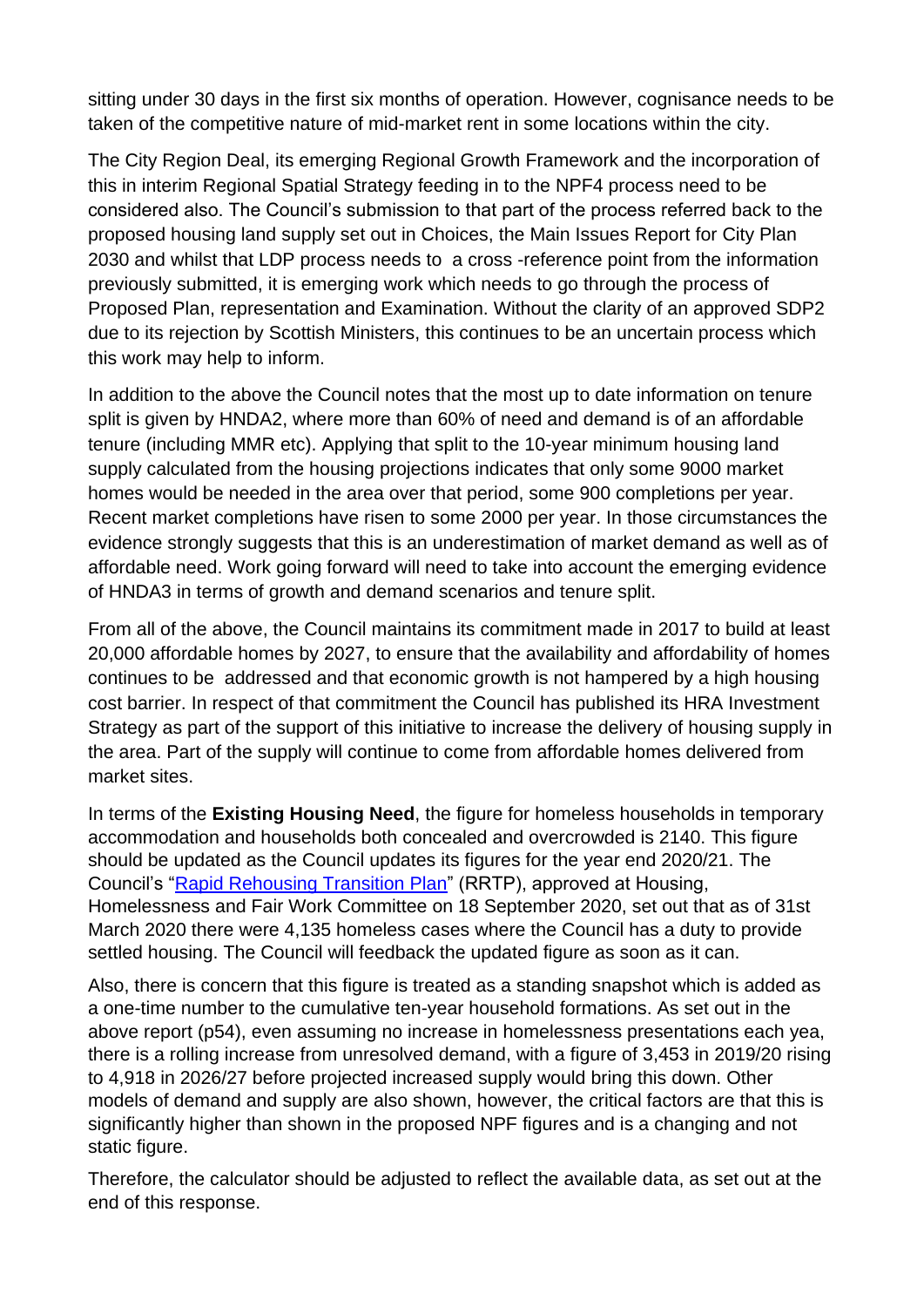Also, there is concern that the introduction of the "Homelessness etc (Scotland) Act 2003 (Commencement No.4) Order 2019" means a removal of Local Connection in homeless assessments. Households will no longer be required to evidence a local connection to be entitled to homeless assistance. The RRTP anticipates that this will lead to a rise in the number of homeless households presenting in Edinburgh given the potential for finding employment, but the extent to which this is the case has yet to quantified. This impact of the removal of local connection will be assessed on an ongoing basis by the Homelessness Service and there may be a need to submit further revised figures to the Scottish Government in respect of this part of the calculation. It should be noted that the provisions of legislation to deal with the Covid-19 pandemic have had a similar effect and the first indication of the extent of this will be reported in the update to the RRTP in the summer, though data may be available shortly.

Therefore, in respect of this part of the calculation the Council's response must be seen as an interim one.

More generally in respect of the **methodology**, it is considered that this needs careful reading as currently set out and these are noted below. However, the essential process is recognised as being:

- to get a 10-year figure for a plan you take the newly formed households over 15 years, annualise that and multiply by 10 to get 10 years of newly forming households;
- existing need is then added to get total need/demand.

#### **2. Consider whether you wish to propose a different flexibility allowance, which should generally be greater than the proposed 25% minimum for urban areas and 30% minimum for rural areas.**

The justification for the proposed 25% for urban areas over the  $10 - 20\%$  range set out in Scottish Planning Policy is that this reflects the provisions of the Planning (Scotland) 2019 Act that Local Development Plans be over 10 years rather than be reviewed at least every five years. Without analysing the original evidence behind the SPP allowance, the Council considers that this has worked well in principle and is acknowledged as a useful mechanism to ensure there is adequate land to provide for need and demand, where some sites may fail due to ownership, infrastructure or economic reasons. The proposed 25% to be taken as a minimum for urban areas should prove appropriate and the Council does not see a need to increase this. Given the provision that the housing land supply figures of the NPF4 would be a minimum figure that would not preclude an LDP allocating a larger supply of land if there were material reasons to do so this is seen as appropriate, and the land supply provided by the approach to affordable housing delivery as set out elsewhere in this response would be able to provide a very flexible supply for both affordable and market housing.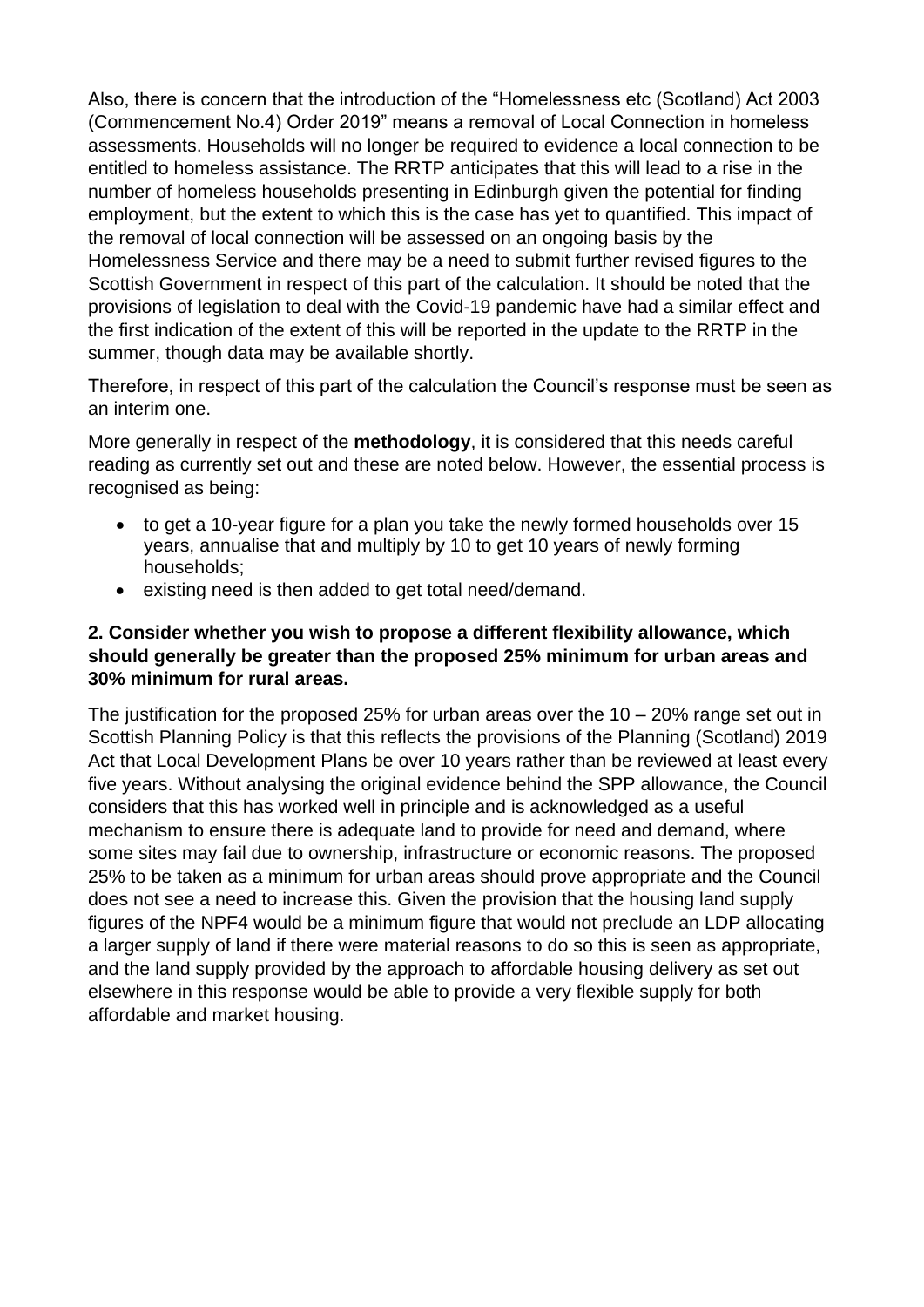#### **3. Assess the extent to which your proposed land requirement compares with past completions for your area. Where the proposed requirement is substantially lower, our view is that authorities should consider whether it should be increased further.**

The proposed 10-year land figure to provide for 22,044 homes (27,555 with 25% flexibility]) would require 2,204 (2,756) new homes completed per year on average. The average completion rate over the last years has been 2,015. However, this takes in a period of severely reduced development following the recession. Completions over the last five years averages 2,540 with the latest year being just under 3,000. Therefore, completion levels could match a higher land supply given favourable economic conditions. The Council's HRA investment programme for affordable housing, the preferred policy requirement of the Main Issues Report for 35% affordable housing on market sites, the Government's Housing for 2040 programme and significant BTR investment in the city are additional mechanisms to deliver homes quickly without mortgage constraints and enable higher rates of completions.

#### **4. Set out a locally adjusted estimate of the minimum all-tenure housing land requirement for your local authority area as a result of these adjustments.**

Taking account of the above questions and the proposed NPF4 default minimum housing land supply with 25% flexibility being land to provide for 27,555 homes, the Council considers that this would not be adequate. A key issue here is that this is an all tenure assessment of the amount of land (including flexibility) that would likely be needed to deliver some 22,000 homes based on household projections and an assessment of housing need.

However, this fails to take account of how many affordable homes are needed and how they would be delivered. As affordable homes are only partly delivered by Council and RSLs on their own or acquired land as 100% of site tenure, and at a lower rate on market sites through affordable housing policy requirements. This is currently 25%, with a preferred approach in Choices for City Plan 2030 of 35%. It is essential in calculating a realistic land supply to take account of this as it means a higher level of land supply is required to deliver the affordable homes needed. Equally where sites owned by the Council or RSLs are larger it will be desirable to ensure mixed communities are created or maintained by seeking market delivery alongside the affordable element, with the same consideration.

The earlier cited evidence of HNDA2 and the over 60% split towards affordable tenures emphasis this point. The standard requirement for affordable housing from market sites is 25%. The Council is considering consultation feedback from Choices to a proposed policy requirement of 35%. If the 35% requirement were to be used to deliver the 20,000 affordable homes, this would require some 58,000 homes to achieve this.

However, the Council's Housing Revenue Account (HRA) investment programme in land and new build homes will provide for a significant proportion of the 20,000 affordable homes.

To provide for half of the 20,000 affordable homes commitment from market sites, there would need to be land for some 30,000 homes, plus at least land for another 10000 homes for the HRA investment strategy.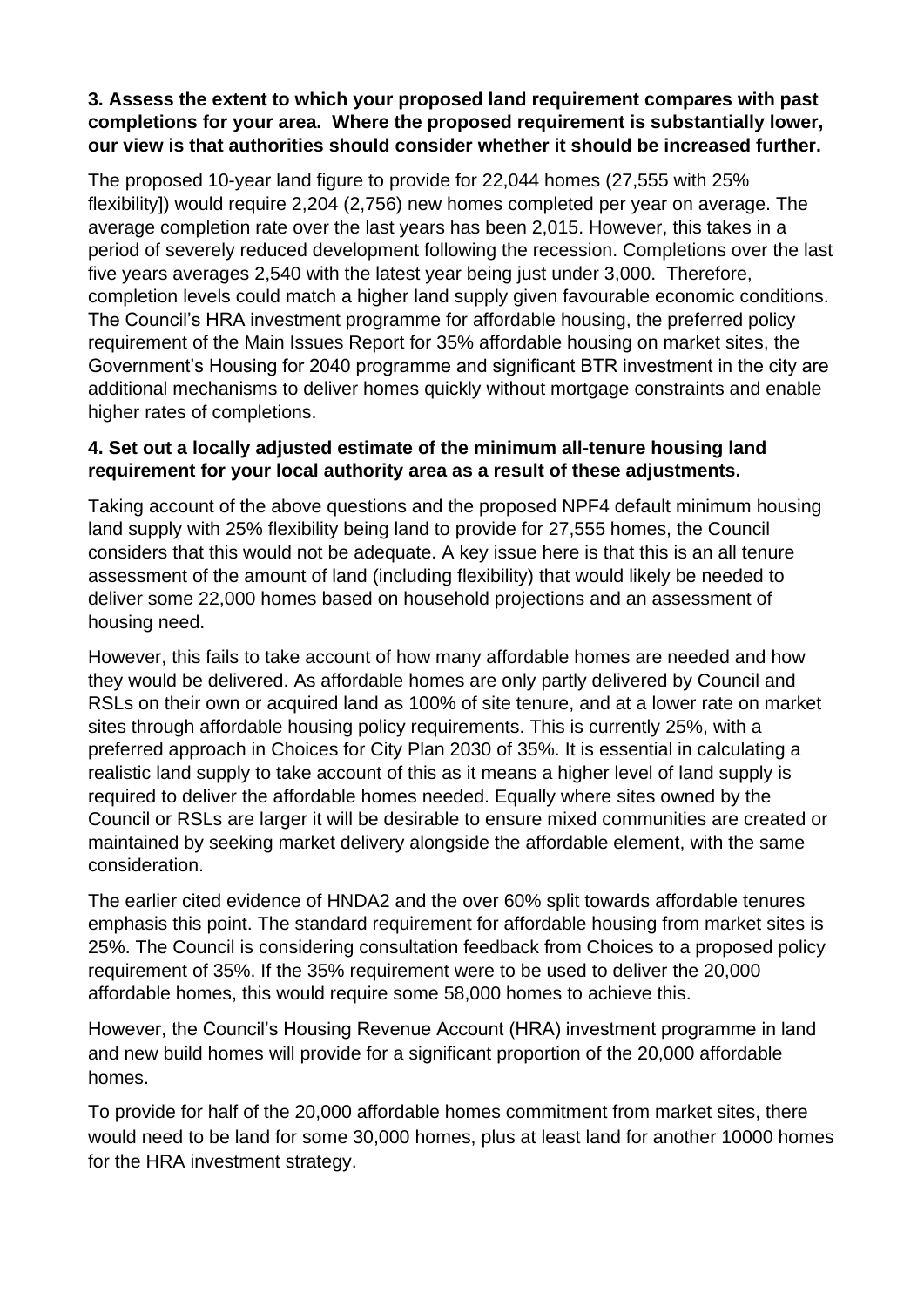If the affordable housing requirement was to be 25% then there would need to be land for some 40,000 homes plus the 10000 affordable homes provided through the HRA investment strategy.

To date some 6,300 affordable homes have been granted permission in the Council area since 2017 and some 4,600 homes either completed or acquired for affordable tenure. The Council's Housing Revenue Account (HRA) investment programme in land and new build homes will provide for a significant proportion of the affordable homes commitment. To provide for half of the remaining affordable homes commitment from market sites, there would need to be land for some 22,000 homes, plus at least land for another 7,500 affordable homes to be provided through the Council's HRA investment strategy. If the affordable housing requirement was to be 25% then there would need to be land for some 31,000 homes plus the 7,500 affordable homes through the HRA investment strategy. Either of these approaches would allow for significantly greater market demand than the household projections entail, and therefore allow for further growth if market conditions support it.

A further consideration of that affordable split is that, as noted earlier in this response, if it is applied to the housing projections, housing need and flexibility calculations set out as a minimum requirement by the methodology used in this proposal for NPF4 (land for some 27,500 homes), that would mean fewer than 9,000 market homes are required in the 10 year calculation period. Using the methodology that would mean a land supply for some 11,250 homes would be adequate for this. Given that completions have averaged some 2,500 per year for the last 5 years, and given that of the near 3.000 completions last year nearly 2,000 of those were market homes, it is highly unlikely, unless the market changes to a very significant degree, that it will be the case that there will be only ab average of 900 market completions per year over the 10 year period.

From the approach set out in this response it would be reasonable to consider an all tenure land supply for 39,825 homes on the basis of a 35% affordable housing requirement or 48,125 homes on the basis of a 25% requirement, as the default minimum, as an interim figure, for NPF4. As the affordable housing requirement policy change remains to be considered through the representation and Examination process of City Plan 2030, and for the reasons summarised below, it would be prudent at this stage to advise of an interim figure of land supply to provide for 48,125 homes to deliver the affordable housing need identified in this report.

However, given that retaining the affordable housing requirement at 25% would allow for a significantly greater supply of housing land for the market than the housing projections indicate, and thereby take into account the potential for the market to outstrip the estimated demand from the all-tenure projections, this would be a very generous housing land supply. It is therefore the Council's recommended approach to increase the affordable housing policy requirement to 35% to reduce this significant oversupply of land. Whilst this is departing somewhat from an all-tenure approach to the housing land supply, it is clear that a realistic supply must take account of the delivery of affordable housing as a factor affecting the amount of land needed.